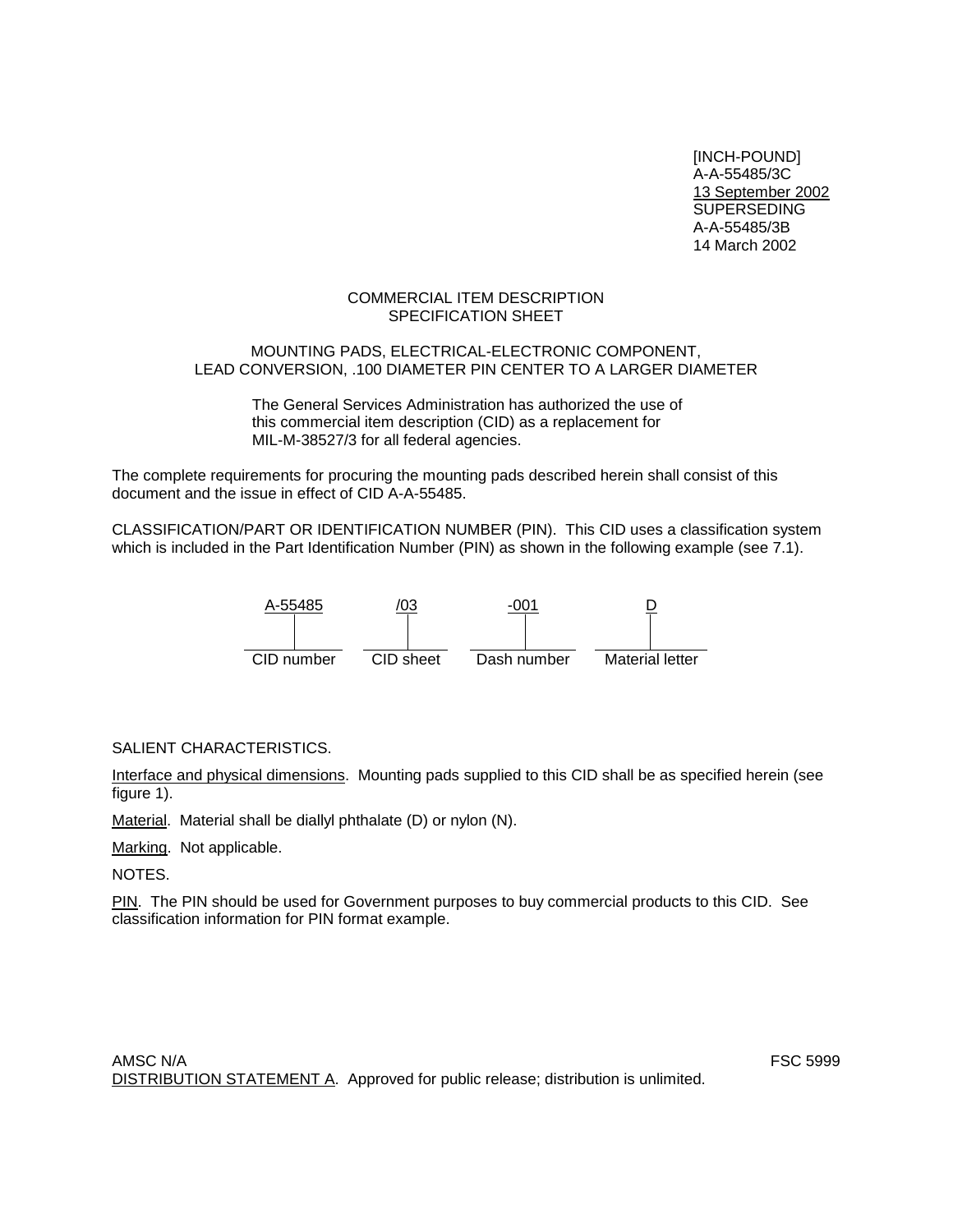



Figure 1. Configurations and dimensions.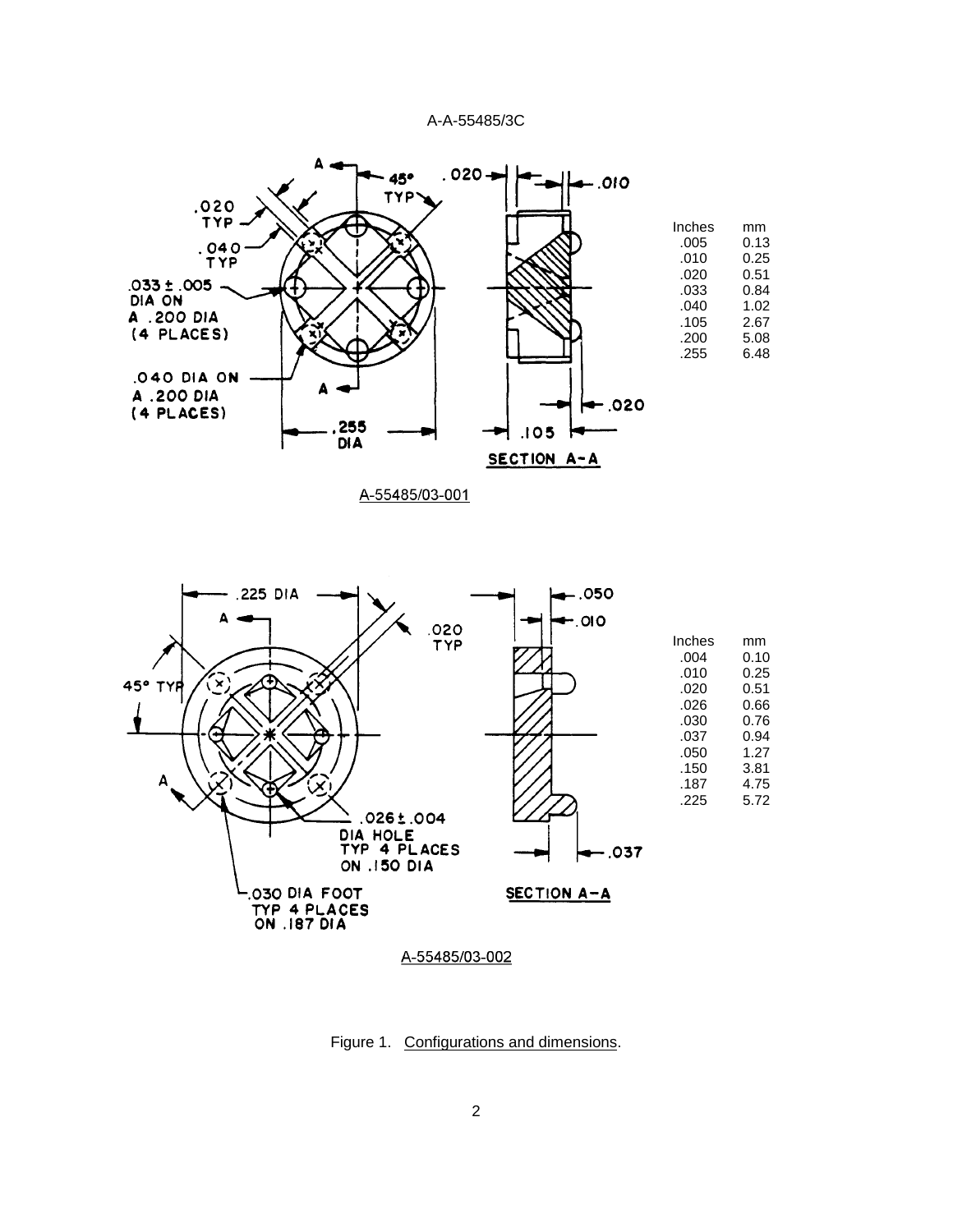



Figure 1. Configurations and dimensions - Continued.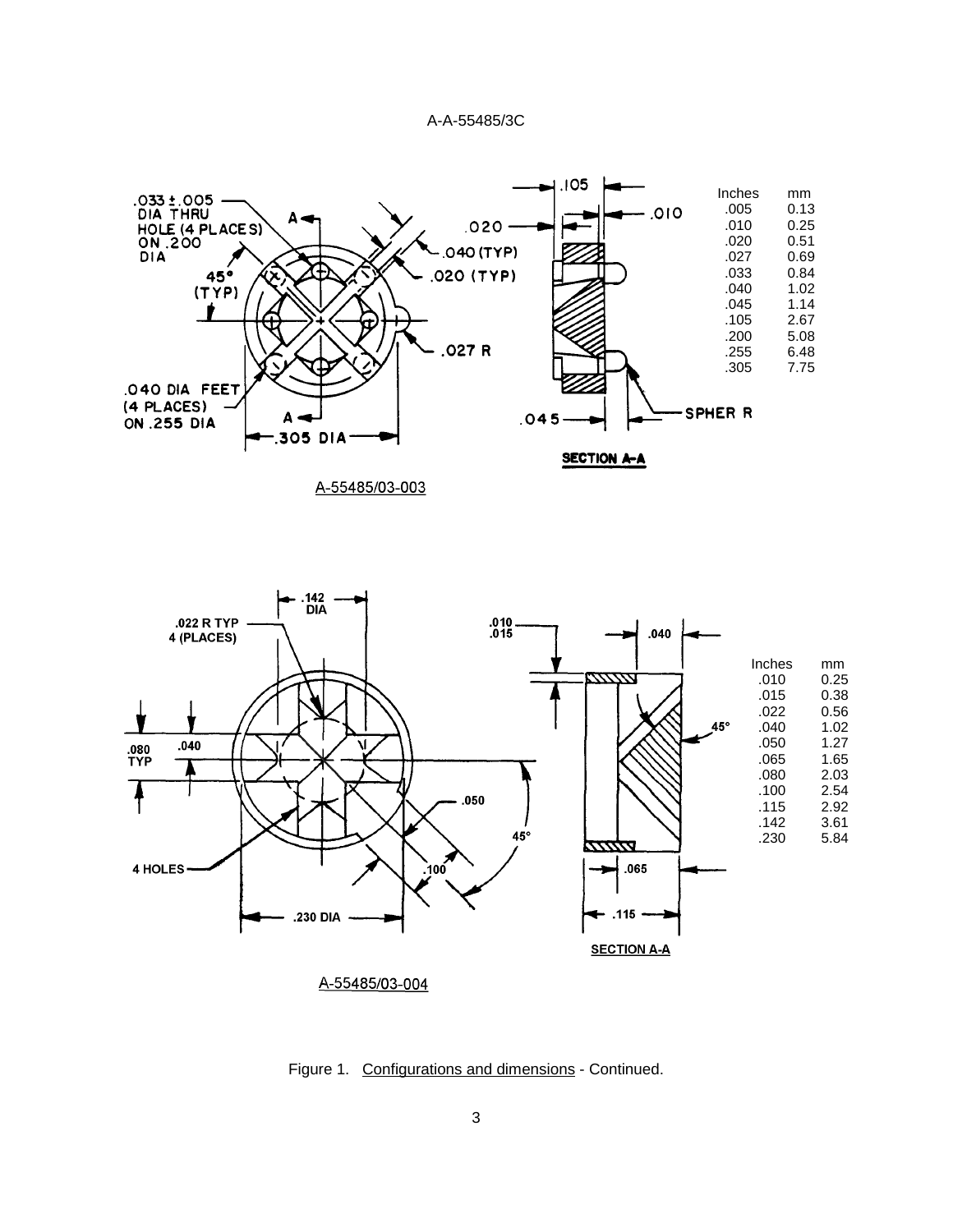



Figure 1. Configurations and dimensions - Continued.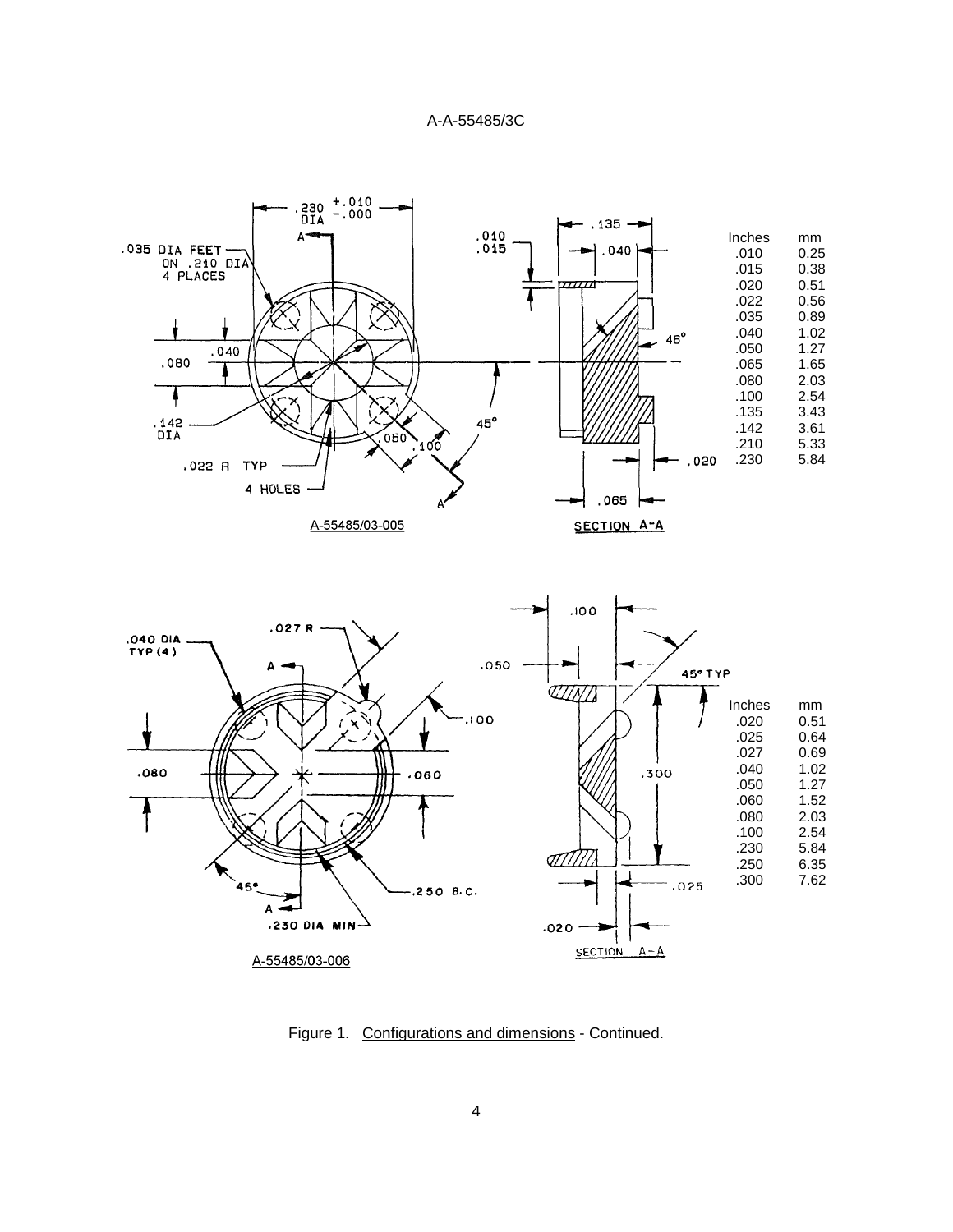

A-55485/03-007



Figure 1. Configurations and dimensions - Continued.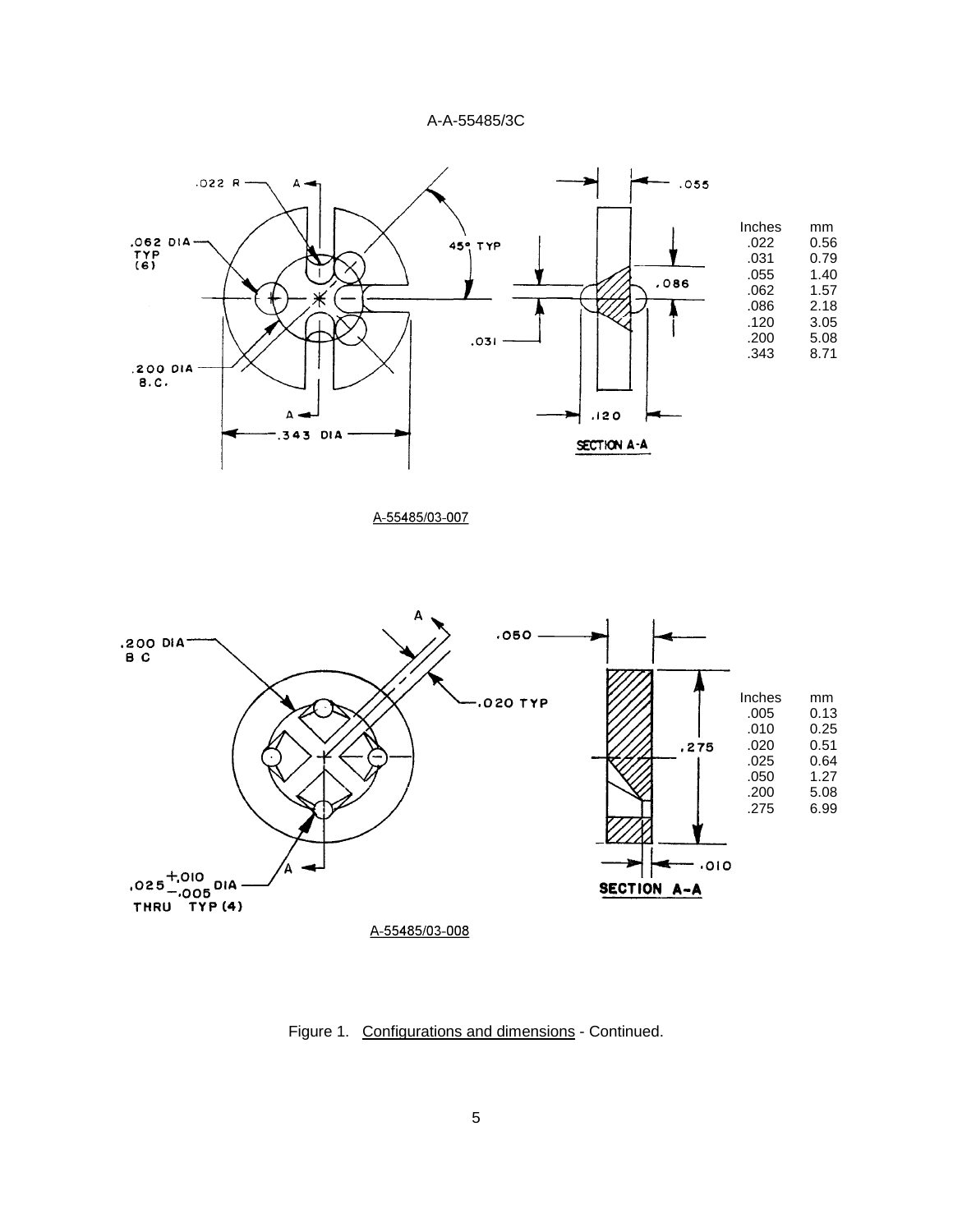



Figure 1. Configurations and dimensions - Continued.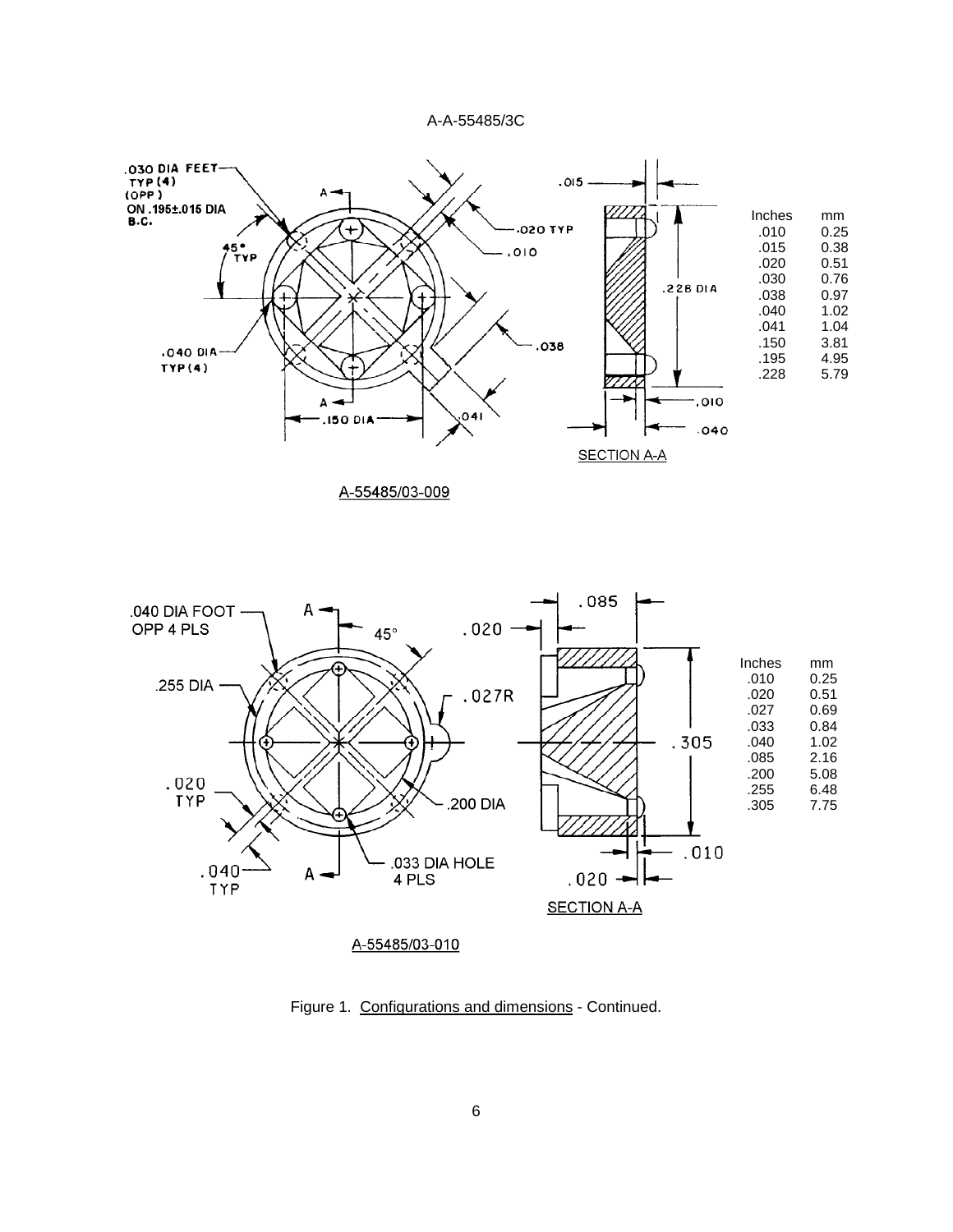

Figure 1. Configurations and dimensions - Continued.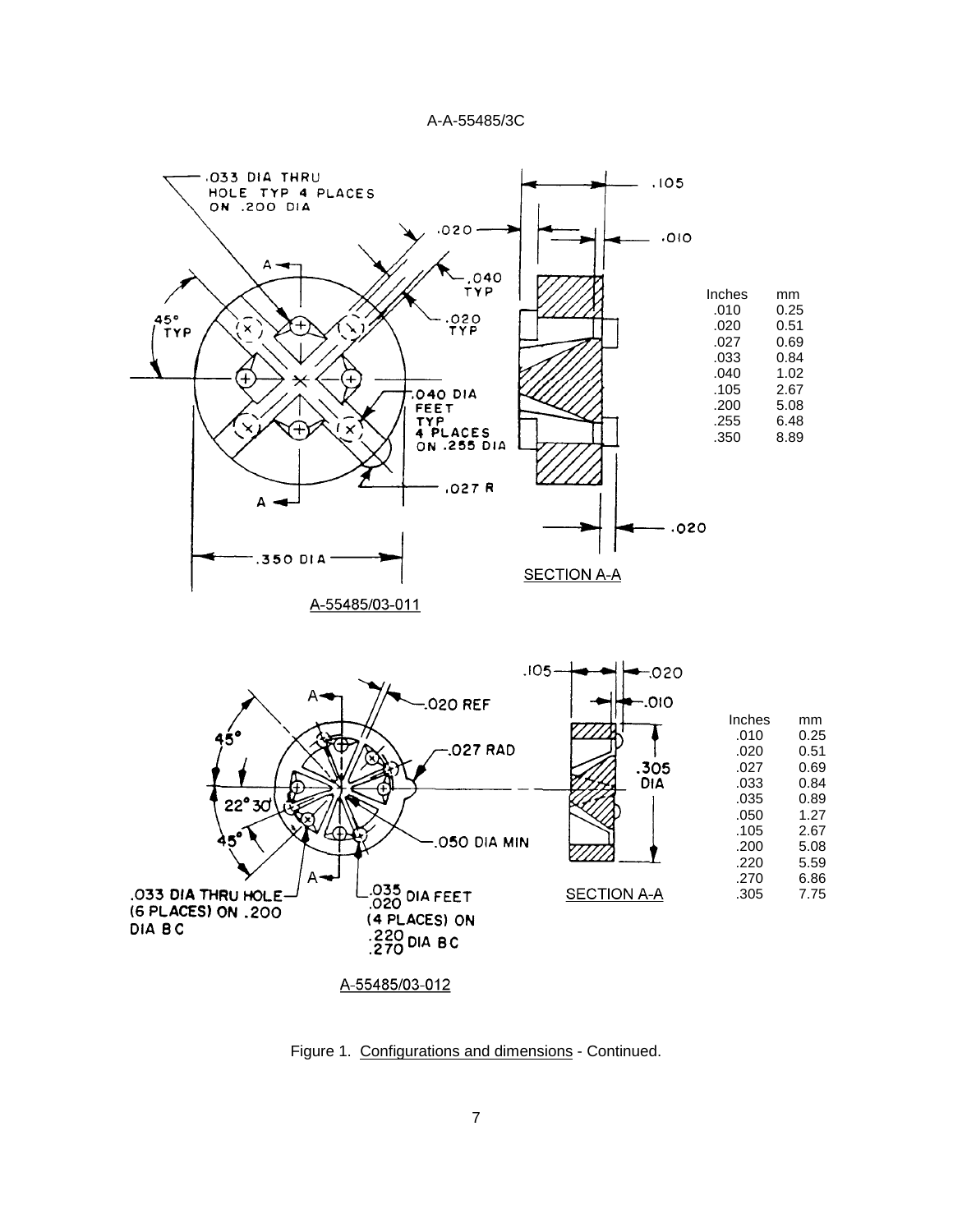![](_page_7_Figure_1.jpeg)

A-55485/03-013

![](_page_7_Figure_3.jpeg)

Figure 1. Configurations and dimensions - Continued.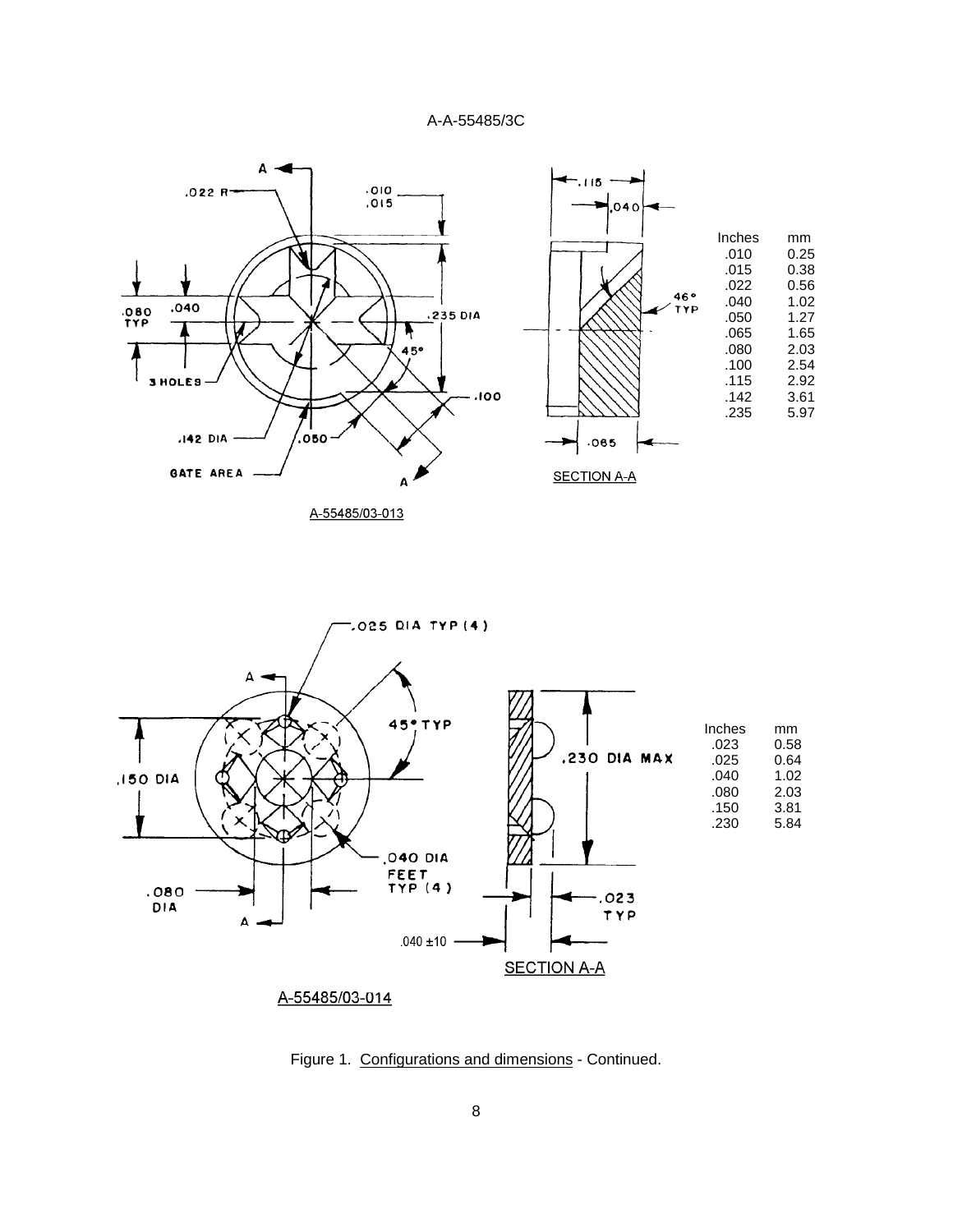![](_page_8_Figure_1.jpeg)

![](_page_8_Figure_2.jpeg)

Figure 1. Configurations and dimensions - Continued.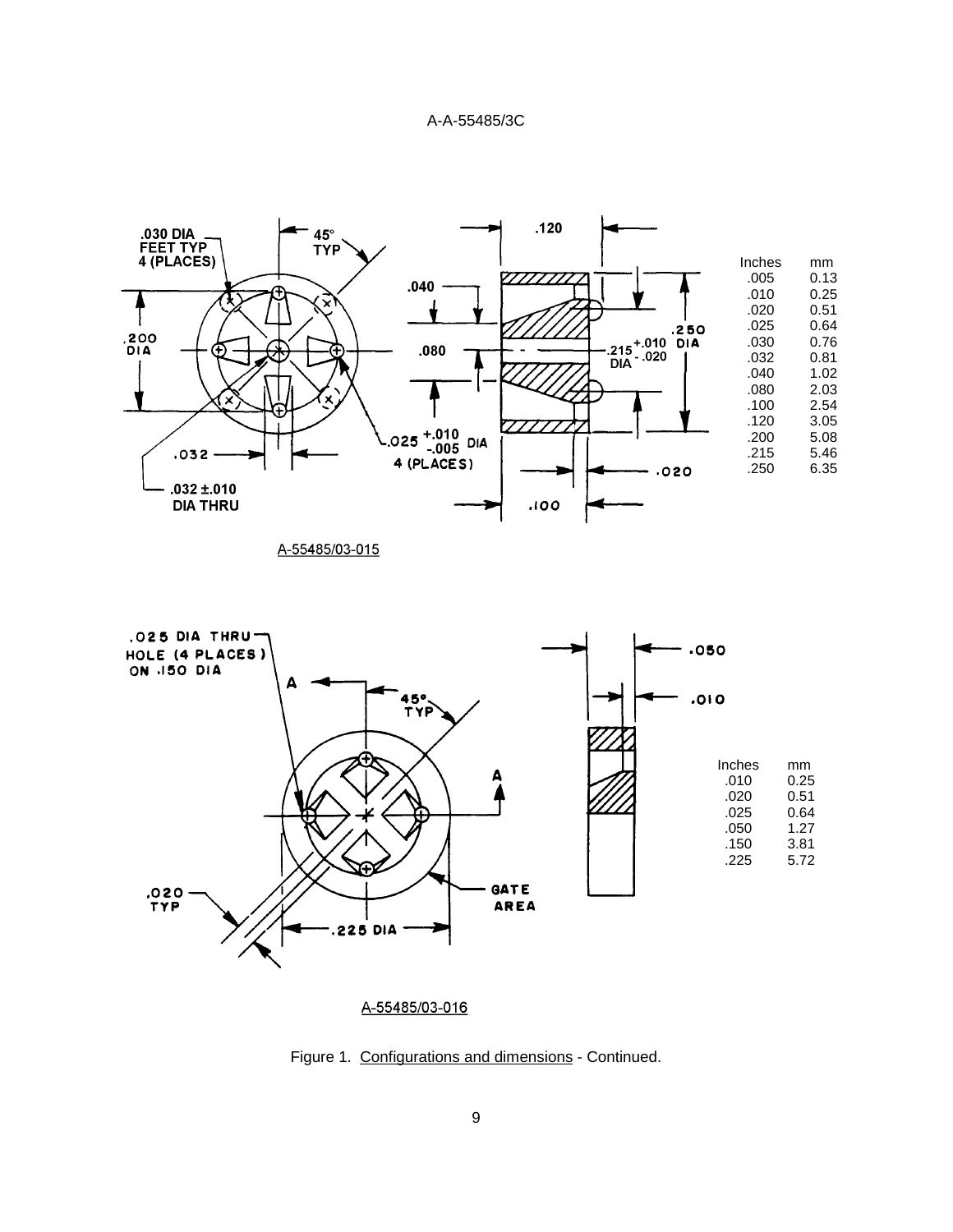![](_page_9_Figure_1.jpeg)

A-55485/03-017

NOTES:

- 1. Dimensions are in inches.
- 2. Metric equivalents are given for general information only.
- 3. Tolerance on height of pad shall be  $\pm 015$  (0.38 mm).
- 4. Unless otherwise specified, tolerances are ±.010 (0.25 mm) for decimals and ±1° on angles. A .010 (0.25 mm) radius is permissible on corners and edges. A 1° draft is permitted on sides.

Figure 1. Configurations and dimensions - Continued.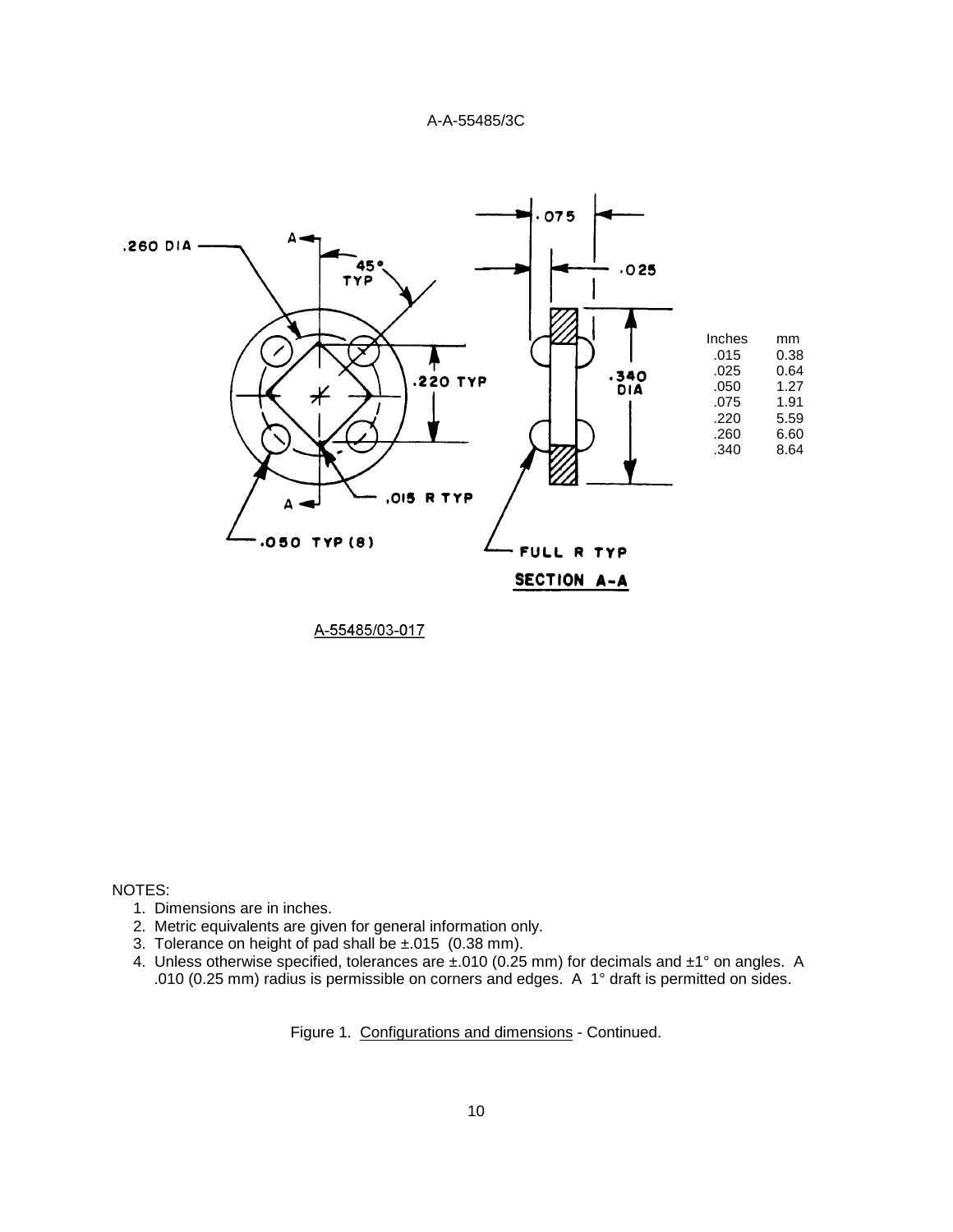#### NOTES.

Commercial products. As part of the market analysis and research effort, this CID was coordinated with the following manufacturers of commercial products. At the time of CID preparation and coordination, these manufacturers were known to have commercial products that would meet the requirements of this CID. (NOTE: This information should not be considered as a list of approved manufacturers or be used to restrict procurement to only the manufacturers shown.)

| <u>MFR's CAGE</u> | MFR's name and address                                                                                                               | <b>MFR's CAGE</b> | MFR's name and address                                                                                                                   |
|-------------------|--------------------------------------------------------------------------------------------------------------------------------------|-------------------|------------------------------------------------------------------------------------------------------------------------------------------|
| 0ZK84             | Micro-Dimensional Products, Inc.<br>548 North Trooper Road<br>Norristown, PA 19403-4536<br>(610) 630-4658                            | 24227             | Teknational Industries, Inc.<br>391 Gregory Street<br>Rochester, NY 14620<br>(716) 473-6310<br>http://www.teknational.com                |
| 08289             | Delbert Blinn Company, Inc.<br>1678 East Mission Boulevard<br>Pomona, CA 91766-2007<br>(909) 623-1257<br>http://www.delbertblinn.com | 32559             | Bivar, Inc.<br>4 Thomas<br>Irvine, CA 92718-2512<br>(949) 951-8808<br>http://www.bivar.com                                               |
| 30161             | Aavid Thermalloy<br>80 Commercial Street<br>Concord, NH 03301<br>(603) 224-9988<br>http://www.aavidthermalloy.com                    | 53174             | <b>APX Plastics Company</b><br>3407 Dalworth Street<br>Arlington, TX 76011-6815<br>(817) 275-3883<br>http://www.apxplastics.com          |
| 21071             | Globe Plastics, Inc.<br>13477 Twelfth Street<br>Chino, CA 91710-5206<br>(909) 464-1520<br>http://www.globecomposites.com             | 54355             | Accessories for Electronics, Inc.<br>195-Q Central Avenue<br>E. Farmingdale, NY 11735<br>(516) 847-0158<br>http://www.afeaccessories.com |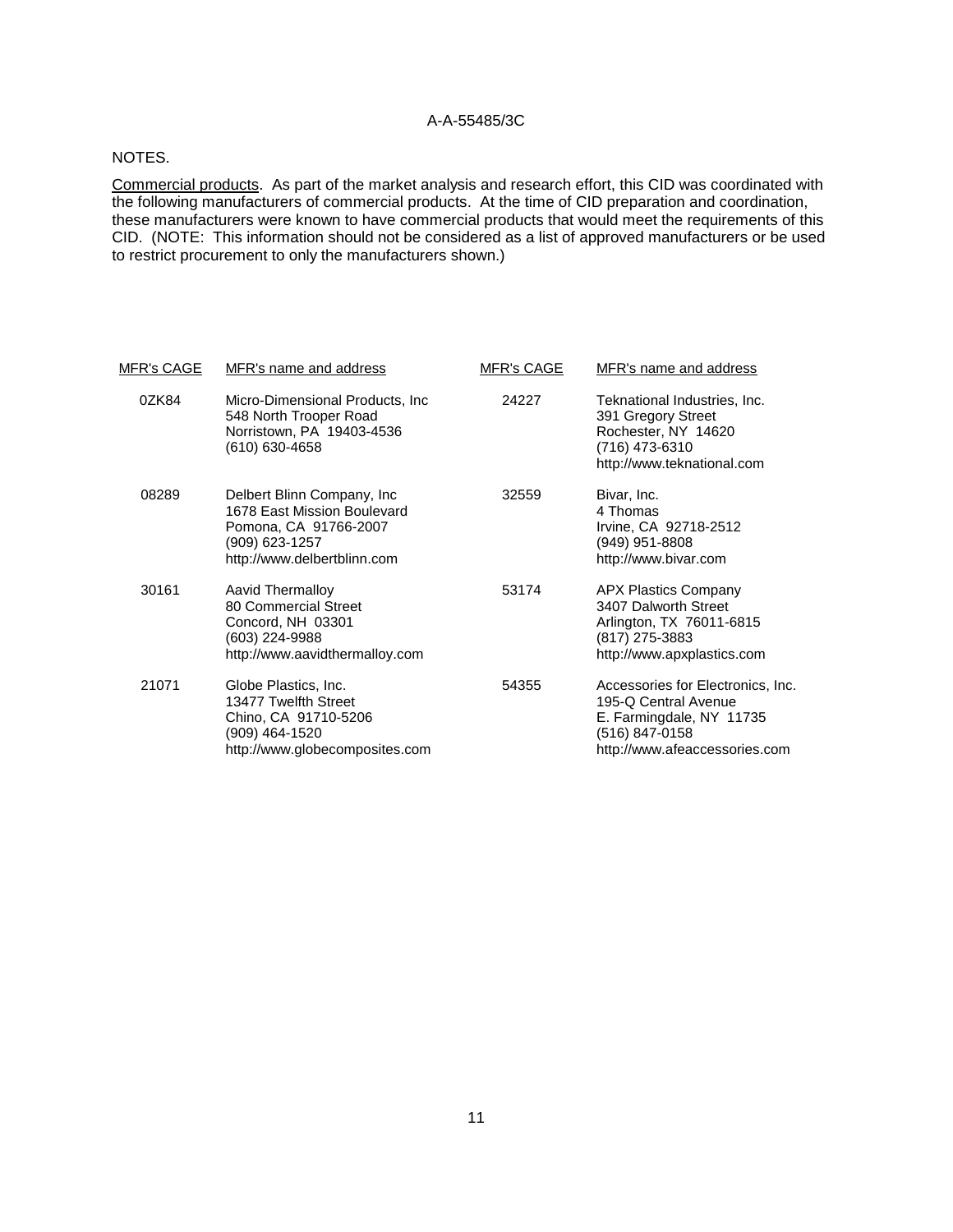Part number (P/N) supersession data. These CID PINs supersede the following MFR's P/N's (table I) and MIL-M-38527/3 P/N's (table II) as shown. This information is being provided to assist in reducing proliferation in the Government inventory system.

| Dash number                   | Manufacturers part number 1/ |               |               |               |               |               |               |               |
|-------------------------------|------------------------------|---------------|---------------|---------------|---------------|---------------|---------------|---------------|
| (see figure 1)<br>A-55485/03- | CAGE<br>OZK84                | CAGE<br>08289 | CAGE<br>30161 | CAGE<br>21071 | CAGE<br>24227 | CAGE<br>32559 | CAGE<br>53174 | CAGE<br>54355 |
| 001N                          | 10394N                       |               |               | 10834-1       |               |               | AP-399/N      | 965-566N      |
| 001D                          | 10394D                       |               |               | 10834-2       |               |               | AP-339/D      | 965-566D      |
| 002N                          | 10047N                       |               | 7717-133N     | 10118-1       | 2001          | 205-085       | AP-033/B/N    | 965-607N      |
| 002D                          | 10047D                       |               | 7717-133D     | 10118-2       |               |               | AP-033/B/D    | 965-607D      |
| 003N                          | 10124N                       |               |               | 10106-1       |               |               | AP-295/N      | 965-559N      |
| 003D                          | 10124D                       |               |               | 10106-2       |               |               | AP-295/D      | 965-559D      |
| 004N                          | 10201N                       |               |               | 10288-1       | 2018          | 213-100       | AP-034/N      | 965-610N      |
| 004D                          | 10201D                       |               |               | 10288-2       |               |               | AP-034/D      | 965-610D      |
| 005N                          | 10242N                       |               |               | 10286-1       |               |               | AP-271/N      | 965-555N      |
| 005D                          | 10242D                       |               |               |               |               |               | AP-271/D      | 965-555D      |
| 006N                          | 10194N                       |               | 7717-121N     | 10272-1       |               |               | AP-031/N      | 965-554N      |
| 006D                          | 10194D                       | 504-100-D     | 7717-121D     | 10272-2       |               |               | AP-031/D      | 965-554D      |
| 007N                          | 10026-10N 503-026-N          |               | 7717-26N      | 10140-1       | 2010          | 402-120       | AP-015/B/N    | 965-604N      |
| 007D                          | 10026-10D                    | 503-026-D     | 7717-26D      | 10140-2       |               |               | AP-015/B/D    | 965-604D      |
| 008N                          | 10250N                       |               | 7717-43N      | 10397-1       | 2017          |               | AP-013/N      | 965-608N      |
| 008D                          | 10250D                       |               | 7717-43D      | 10397-2       |               |               | AP-013/D      | 965-608D      |
| 009N                          | 10232N                       | 700-093-N     |               | 10399-1       | 2016          |               | AP-004/B/N    | 965-640N      |
| 009D                          | 10232D                       | 700-093-D     |               | 10399-2       |               |               | AP-004/B/D    | 965-640D      |
| 010N                          | 10044N                       | 503-043-N     | 7717-44N      | 10030-1       | 2015          | 209-125       | AP-005/N      | 965-605N      |
| 010D                          | 10044D                       | 503-043-D     | 7717-44D      | 10030-2       |               |               | AP-005/D      | 965-605D      |
| 011N                          | 10197N                       |               |               |               |               |               | AP-420/N      |               |
| 011D                          | 10197D                       |               |               |               |               |               | AP-420/D      |               |
| 012N                          | 10251N                       |               | 7717-80N      | 10164-1       |               |               | AP-464/N      | 965-645N      |
| 012D                          | 10251D                       |               |               | 10164-2       |               |               | AP-464/D      | 965-645D      |
| 013N                          | 10034N                       |               |               | 10266-1       |               | 200-115       | AP-156/N      | 965-518N      |
| 013D                          |                              |               |               | 10266-2       |               |               | AP-156/D      | 965-518D      |
| 014N                          | 10385N                       |               | 7717-113N     |               |               |               | AP-432/N      | 965-595N      |
| 014D                          | 10385D                       |               |               | 10516-2       |               |               | AP-432/D      | 965-595D      |
| 015N                          | 10548N                       |               | 7717-149N     | 10704-1       | 2020          | 214-120       | AP-125/N      | 965-602N      |
| 015D                          | 10548D                       |               |               | 10704-2       |               |               | AP-125/D      | 965-602D      |
| 016N                          | 10091N                       |               |               | 10280-1       |               |               | AP-033/A/N    | 965-556N      |
| 016D                          | 10091D                       |               |               | 10280-2       |               |               | AP-033/A/D    | 965-556D      |
| 017N                          | 10549N                       |               | 7717-161N     | 10102-1       | 3032          |               | AP-019/N      | 965-529N      |
| 017D                          | 10549D                       |               |               | 10102-2       |               |               | AP-019/D      | 965-529D      |

TABLE I. P/N Supersession data.

1/ The manufacturer's P/N shall not be used for procurement to the requirements of this CID. At the time of preparation of this CID, the aforementioned commercial products were reviewed and could be replaced by the CID PIN shown. For actual part marking requirements see the marking paragraph.